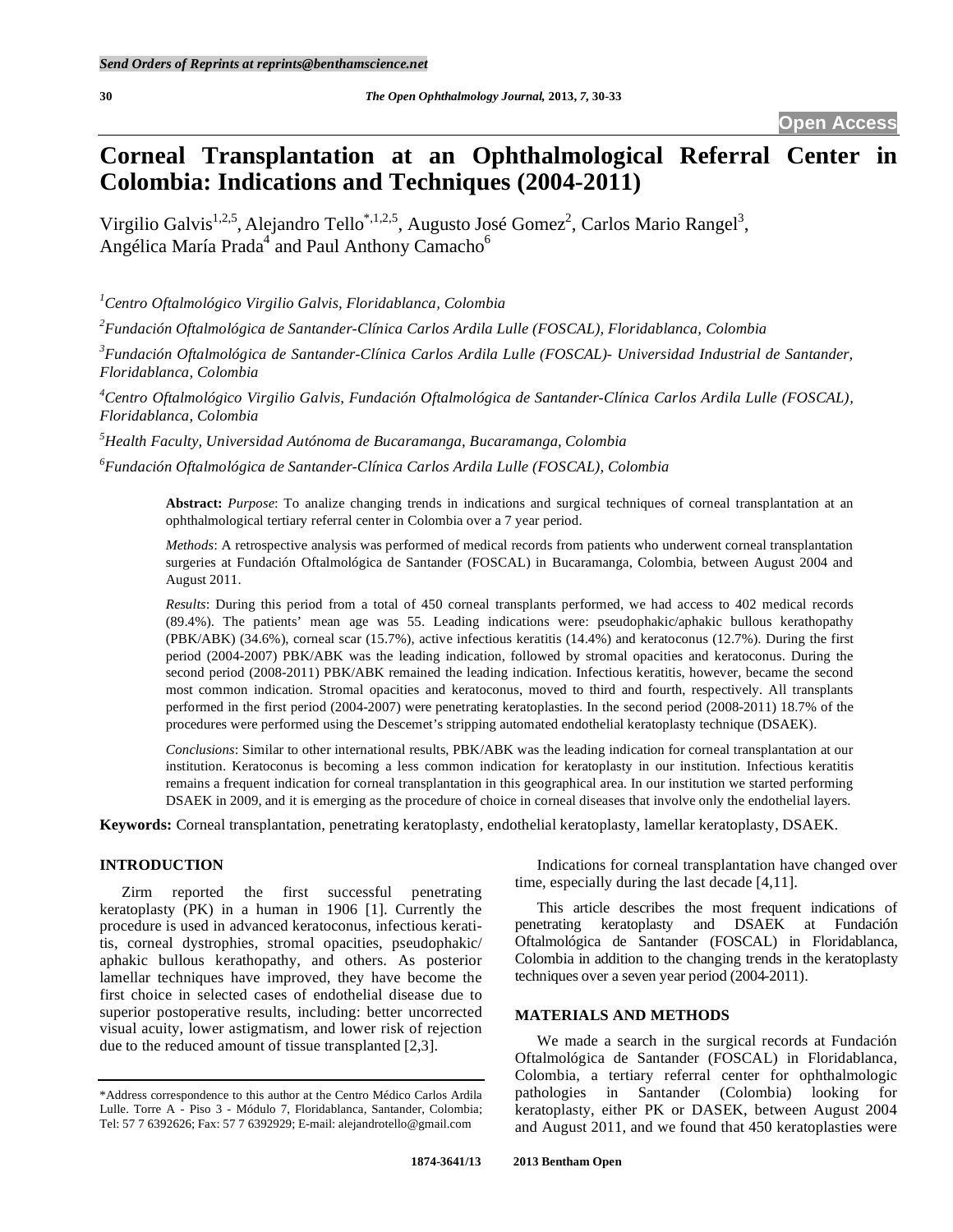performed. We retrieved data of age, gender and type of keratoplasty from the surgical records for all the 450 cases, however we had access only to 402 medical charts for additional data (indication for the procedure), which we obtained retrospectively from those records. To determine the changing trends, we analyzed the data between two time periods, the first between 2004 and 2007 and the second between 2008 and 2011. In the first period, a total of 196 procedures were performed; we were able to analyze 150 (76.5%). In the second period, there were 254 corneal transplants executed, of which we analyzed 252 (98.1%). Data that included age, gender and type of keratoplasties was collected from the surgical books of the 450 procedures. Data concerning indications for the procedure was collected from the medical charts of the 402 we had access to.

 Indications were grouped into seven categories: keratoconus, active infectious keratitis (fungal, bacterial, parasitic and polymicrobial), stromal opacities (as a result of infectious keratitis, trauma, or herpetic keratitis), pseudophakic/aphakic bullous kerathopathy (anterior or posterior chamber IOL), regraft (primary or secondary failure, or rejection), corneal dystrophies or degenerations, and others. When a regraft was performed, the indication of the original transplant was collected and analyzed as well.

## **RESULTS**

 A total of 450 transplanted eyes were evaluated. The patients' mean age was 55 and 57% were men. The demographic data are summarized in Table **1**.

**Table 1. Patients' Demographic Characteristics** 

| <b>Time</b><br><b>Period</b> | 2004-2007         | 2008-2011         |
|------------------------------|-------------------|-------------------|
| n                            | 196               | 204               |
| $AGE$ (MEAN $\pm$ SD)        | $53.75 \pm 21.54$ | $52.89 \pm 19.85$ |
| <b>GENDER</b>                |                   |                   |
| MALE                         | 55.7%             | 57.1%             |
| <b>FEMALE</b>                | 44.3%             | 42.9%             |
| <b>EYES</b>                  |                   |                   |
| <b>RIGHT</b>                 | 90                | 110               |
| <b>LEFT</b>                  | 106               | 94                |

 TYPES OF KERATOPLASTY: Of the 450 keratoplasties performed between 2004 and 2011, 403 (89.6%) were PK and only 47 (10.5%) were DSAEK. In the first period (2004-2007), a total of 196 (100%) PK were performed and no DSAEK. However, in 2008-2011, there were 207 (82.2%) PK and 47 (18.7%) DSAEK. When analyzing year by year, there was a rise in the frequency of DSAEK since 2009 with 11 cases that year, 22 cases in 2010, and 14 cases in the first six months of 2011. Of the 139 transplants performed for PBK/ABK, 104 (74.8%) were PK and 35 (25.1%) were DSAEK. Between 2004 and 2007 there were 44 (100%) PK and zero DSAEK; conversely, from 2008 to 2011 there were 60 (63.2%) PK and 35 (36.8%) DSAEK. Of these, 22 (15.9%) had a posterior

chamber intraocular lens (IOL) implanted in the anterior chamber, 110 (78.8%) had an IOL implanted in the posterior chamber, and 7 (5.3%) were aphakic.

 INDICATIONS OF KERATOPLASTY: The most frequent indication for keratoplasty between 2004-2011 was PBK/ABK, followed by stromal opacities, active infectious keratitis, keratoconus, corneal dystrophies and degenerations, regraft and others. The last group included: chemical burns (3 cases), acute penetrating trauma (3 cases), *dellen* post-pterygium surgery (3 cases), perforated ulcer secondary to dry eye syndrome (3 cases), post radial keratotomy ectasia (2 cases) and post LASIK ectasia (2 cases).

 Between 2004-2007 PBK/ABK was the leading indication for corneal transplant, followed by stromal opacities and keratoconus; during the period of 2008-2011, PBK/ABK remained the leading indication, followed by active infectious keratitis and stromal opacities. Keratoconus was the fourth most common indication. Table **2** shows the distribution of corneal diseases requiring corneal transplants during each time period.

| Table 2. |      | Indications for Keratoplasty in 2004-2007 and 2008- |  |  |
|----------|------|-----------------------------------------------------|--|--|
|          | 2011 |                                                     |  |  |

| <b>Time Period</b><br><b>Indications</b> | 2004-2007   | 2008-2011  | Total       |
|------------------------------------------|-------------|------------|-------------|
| <b>KERATOCONUS</b>                       | 29 (19.3%)  | 22 (8.7%)  | 51 (12.7%)  |
| STROMAL OPACITIES                        | 31 (20.7%)  | 32 (12.7%) | 63 (15.7%)  |
| <b>INFECTIOUS KERATITIS</b>              | $12(8.0\%)$ | 46 (18.3%) | 58 (14.4%)  |
| PBK/ABK                                  | 44 (29.3%)  | 95 (37.7%) | 139 (34.6%) |
| REGRAFT                                  | 11(7.3%)    | 20 (7.9%)  | 31 (7.7%)   |
| <b>CORNEAL DYSTROPHY</b>                 | 11 (7.3%)   | 19 (7.5%)  | 30 (7.5%)   |
| <b>OTHERS</b>                            | 12 (8.0%)   | 18 (7.1%)  | 30 (7.5%)   |
| TOTAL                                    | 150         | 252        | 402         |

 Fungal keratitis (32.8%) was the most recurrent etiology for corneal transplant when active infectious keratitis was the indication, followed by polymicrobial (31.0%) and bacterial keratitis (12.1%). There was one case of herpetic keratitis. The etiology was not identified in 13 cases (22.4%).

 Infectious ulcer (37.9%), trauma (29.9%), and herpetic keratitis (10.3%) were the causes of stromal opacities affecting the visual axis. The cause of the leukoma was not identified in the remaining cases.

 There were a total of 31 cases of regraft; the original indications for keratoplasty were PBK/ABK (32%), Fuchs' endothelial corneal dystrophy (13%), corneal ectasia (13%), infectious keratitis (6%), stromal opacities (6%) and acute penetrating trauma (3%), the original indication was not identified in the remaining cases. The regraft was performed because of primary failure in 2 cases (6%), secondary failure in 8 cases (26%), and allograft rejection in 14 cases (45.2%). In the remaining cases, it was not possible to establish the cause of corneal transplant failure.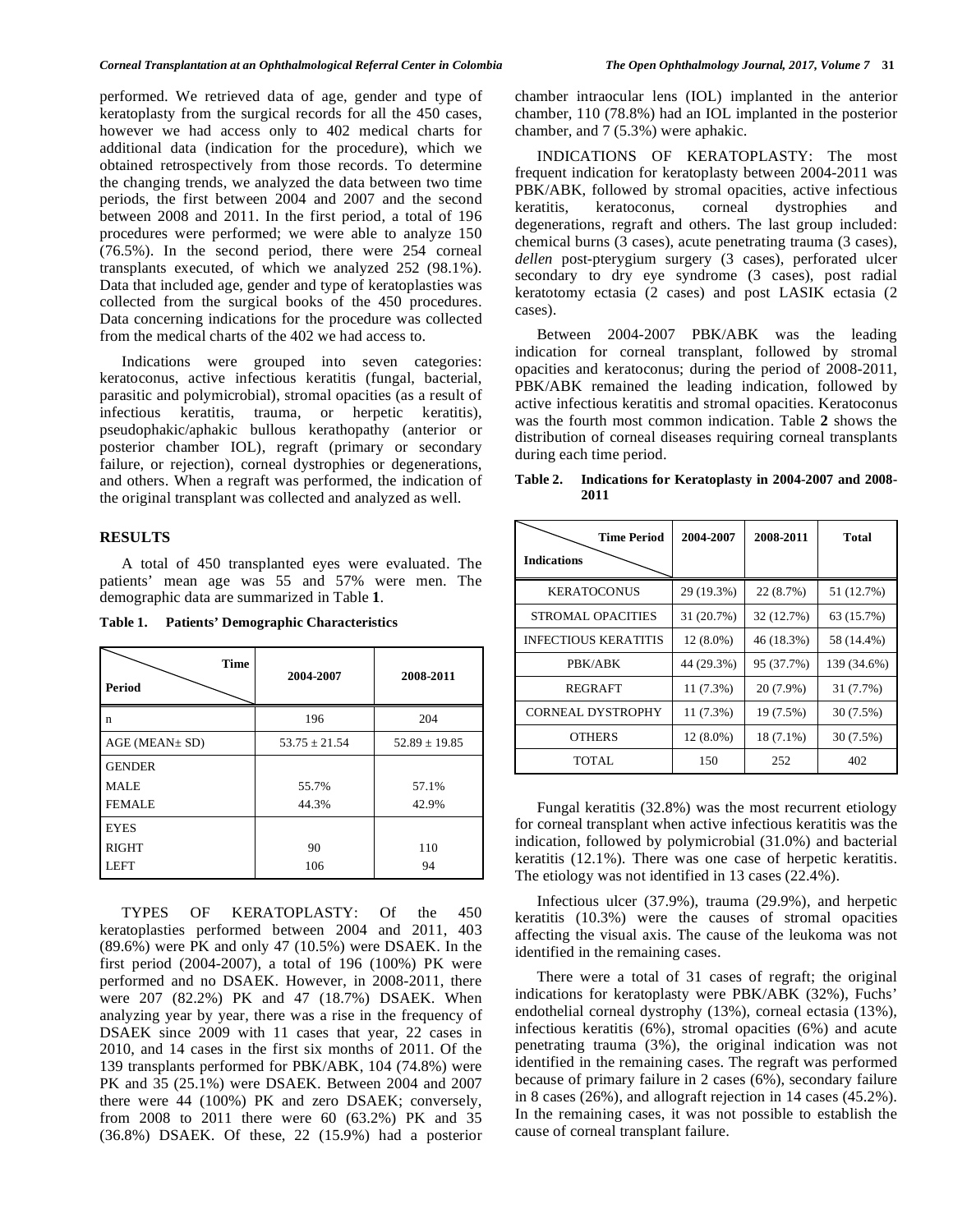| Table 3. |  |  |  | <b>Recently Published Studies on Keratoplasty Indications</b> |
|----------|--|--|--|---------------------------------------------------------------|
|----------|--|--|--|---------------------------------------------------------------|

|                    | <b>New Zealand</b>                    |       | China               |       | <b>Scotland</b>   |       | Canada               |       | <b>Hungary</b>              |       |
|--------------------|---------------------------------------|-------|---------------------|-------|-------------------|-------|----------------------|-------|-----------------------------|-------|
|                    | $n = 2,253$                           |       | $n = 5,316$         |       | $n = 921$         |       | $n = 3,571$          |       | $n = 402$                   |       |
|                    | Cunningham et al. [8]                 |       | Xie et al. [11]     |       | Ting et al. $[6]$ |       | Sheldon et al. [5]   |       | Módis et al. [4]            |       |
|                    | 2000-2009                             |       | 1996-2007           |       | 2001-2010         |       | 1995-2005            |       | 2006-2009                   |       |
| Keratoconus        | 938                                   | 41.6% | 674                 | 12,7% | 264               | 28,7% | 592                  | 16,6% | 60                          | 14,9% |
| PBK/ABK            | 315                                   | 14.0% | 353                 | 6.6%  | 88                | 9,6%  | 790                  | 22.1% | 116                         | 28.9% |
| Fuchs' Distrophy   | 187                                   | 8,3%  | 30                  | 0,6%  | 191               | 20,7% | 384                  | 10,8% | 9                           | 2,2%  |
| Regraft            | 391                                   | 17,4% | 246                 | 4.6%  | 177               | 19,2% | 755                  | 21,1% | 74                          | 18,4% |
| Keratitis          | 180                                   | 8,0%  | 2387                | 44,9% | 106               | 11,5% | 294                  | 8,2%  | 22                          | 5,5%  |
| Stromal opacities^ | 94                                    | 4,2%  | 1195                | 22,5% | 21                | 2,3%  | 573                  | 16.0% | 74                          | 18,4% |
| Others             | 148                                   | 6,6%  | 431                 | 8%    | 74                | 8,0%  | 183                  | 5,1%  | 47                          | 11,7% |
|                    | <b>United Kingdom</b><br>$n = 22,779$ |       | Iran<br>$n = 1,859$ |       | Germany           |       | Australia            |       | Colombia<br>(Present Study) |       |
|                    |                                       |       |                     |       |                   |       | $n=22,898$           |       | $n = 402$                   |       |
|                    |                                       |       |                     |       | $n = 1,200$       |       |                      |       |                             |       |
|                    | Keenan et al. [7]                     |       | Zare et al. [9]     |       | Wang et al. [10]  |       | Williams et al. [12] |       | V. Galvis et al.            |       |
|                    | 1999-2009                             |       | 2004-2009           |       | 2001-2010         |       | 1985-2011            |       | 2004-2011                   |       |
| Keratoconus        | 5469                                  | 24.0% | 714                 | 38,4% | 306               | 25,5% | 6789                 | 29.6% | 51                          | 12,7% |
| PBK/ABK            | 3597                                  | 15,8% | 218                 | 11,7% | 175               | 14,6% | 4478                 | 19,6% | 139                         | 34,6% |
| Fuchs' Distrophy   | 4434                                  | 19,5% | 15                  | 0.8%  | 254               | 21,2% | 2790                 | 12,2% | 30                          | 7,5%  |
| Regraft            | 3318                                  | 14,6% | 197                 | 10,6% | 84                | 7,0%  | 4650                 | 20,3% | 31                          | 7,7%  |
| Keratitis          | 1885                                  | 8,3%  | 188                 | 10.1% | 156               | 13,0% | 1254                 | 5,5%  | 58                          | 14,4% |
| Stromal opacities^ | 1437                                  | 6,3%  | 297                 | 16,0% | 198               | 16,5% | 1531                 | 6,7%  | 63                          | 15,7% |

^ Including: Corneal stromal distrophies, corneal degenerations, corneal opacities.

## **DISCUSSION**

 According to our knowledge, this is the first study that analyzes the indications and techniques of corneal transplantation in Colombia. Fundación Oftalmológica de Santander (FOSCAL) is an ophthalmological tertiary referral center in Santander, Colombia, which serves a population of more than two million inhabitants. Given the large population, the indications for penetrating keratoplasty and endothelial keratoplasty may be representative of national trends.

 We performed a literature review using PubMed to identify similar studies that reported indications for corneal transplants covering the period between 1995 to at least 2009 in order to compare their findings to our study. Articles that analyzed years outside the aforementioned period were excluded because of the changes in diagnostics, therapeutics, and surgical techniques that have arisen in recent years (Table **3**).

 In our study, PBK/ABK was the primary indication for corneal transplant, similar to findings reported in Hungary and Canada. It corresponded to 30.9% of all cases, slightly higher than the reported percentages in Hungary (28.9%) and Canada (22.1%) [4,5]. On the other hand, keratoconus was the first cause of keratoplasty in cases performed in New

Zealand (41.6%), Iran (38.4%), Australia (29.6%), Scotland (28.7%), Germany (25.5 %), and the United Kingdom (24%) [6-10, 12]. We found that keratoconus was the fourth most common indication in the complete seven-year period, but it was the third indication between 2004-2007 and fell to fourth place between 2008-2011. This might be explained by FOSCAL's introduction of corneal collagen cross-linking mediated by UV light during the second period.

 Infectious keratitis is reported as the leading indication for keratoplasty in China, accounting for 44.9% of cases [11]. We found that infectious keratitis was the third most common indication for keratoplastly and represented only 14.4% of our cases, consistent with the percentages reported in Scotland (11.5%) [6], Iran (10.1%) [9], and Germany (13%) [10]. Analyzing each time period separately, infectious keratitis accounted for 8% and 18.3% of indications between 2004-2007 and 2008-2011, respectively. The apparent increase in infectious keratitis cases could be explained by the lower number of medical records available to be included in the study from the first period of time. The emergency department handled a high number of these cases, suggesting that they corresponded to infectious keratitis and not PBK/ABK or keratoconus.

 DSAEK surgeries were introduced in our institution during the second period, and they represented 18.7% of all